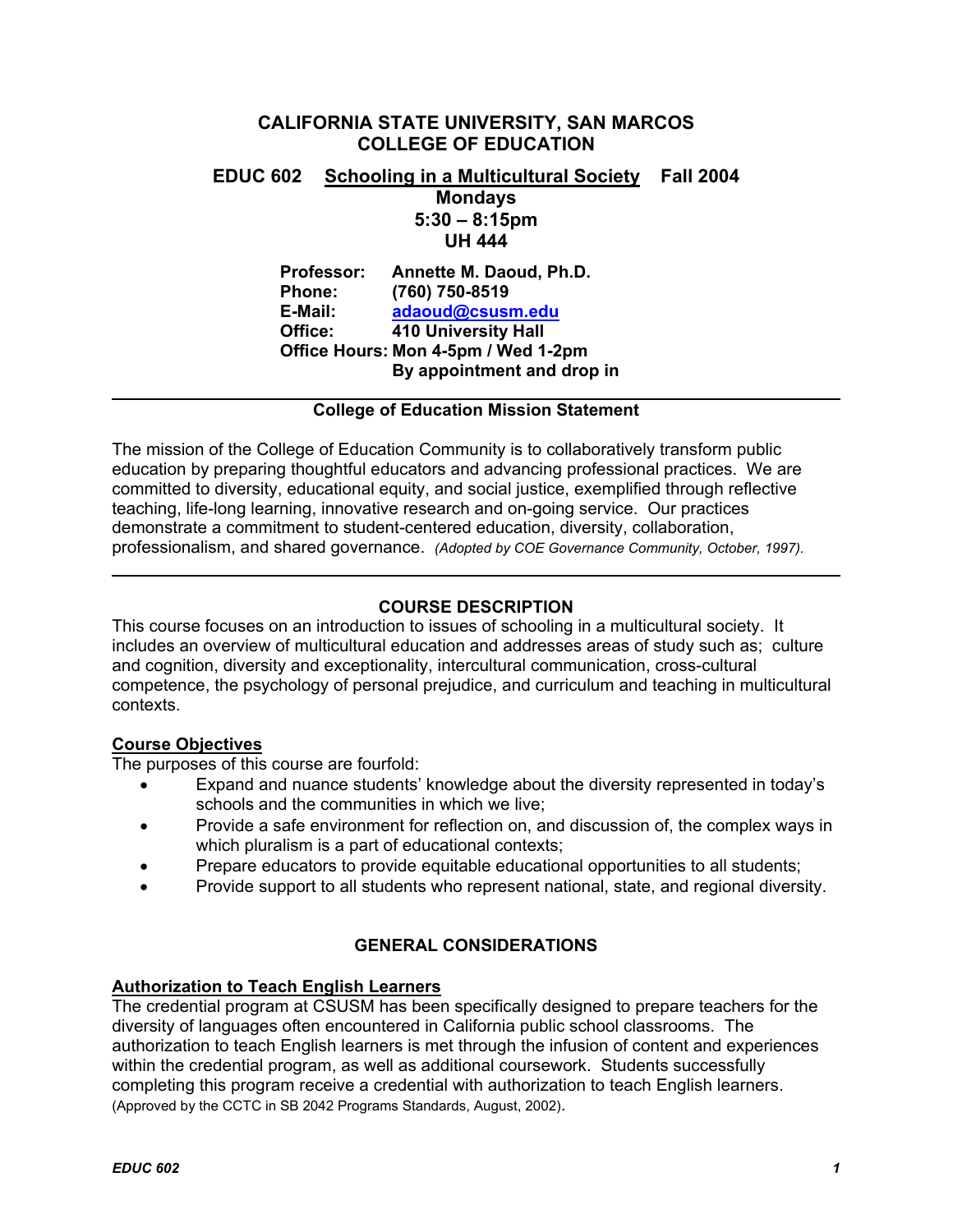# **Ability**

Every student has the right to equitable educational consideration and appropriate accommodation. Students having differing ability (mobility, sight, hearing, documented learning challenges, first language/English as a second language) are requested to contact the professor at the earliest opportunity. Every effort will be made to accommodate special needs. Students are reminded of the availability of Disabled Student Services, the Writing Center, technology assistance in the computer labs, and other student support services available as part of reasonable accommodation for special needs students.

Students are approved for services through the Disabled Student Services Office (DSS). This office is located in Craven Hall 5205, and can be contacted by phone at (760) 750-4905 or TTY (760) 750-4909. Students authorized by DSS to receive reasonable accommodations should meet with their instructor during office hours or, in order to ensure confidentiality, in a more private setting.

# **College of Education Attendance Policy**

Due to the dynamic and interactive nature of courses in the College of Education, all students are expected to attend all classes and participate actively. At a minimum, students must attend more than 80% of class time, or s/he **may not receive a passing grade** for the course at the discretion of the instructor. Individual instructors may adopt more stringent attendance requirements. Should the student have extenuating circumstances, s/he should contact the instructor as soon as possible. (*Adopted by the COE Governance Community, December, 1997*).

#### **COURSE REQUIREMENTS**

*NOTE: I RESERVE THE RIGHT TO CHANGE, ADD TO, OR DELETE ANY MATERIAL OR ASSIGNMENT FROM THE COURSE.*

This course is structured as a graduate-level seminar. The success of a seminar is dependent upon each and every participant being prepared. My role will be to "facilitate" and to intervene as necessary to prompt a topic. I do not intend to lecture each week, or to be the focus of the class. You will work to develop your **knowledge base** through the readings, discussions and presentations.

# **Required Texts**

Howard, G. (1999). *We Can't Teach What We Don't Know: White Teachers, Multiracial*  Schools. New York, NY: Teachers College Press. **ISBN 0-8077-3801-8** 

Wink, J. (2000). *Critical Pedagogy: Notes From the Real World*. New York, NY: Addision-Wesley Longman. The Contract of the USBN 0-8013-3257-5

Cochran-Smith, M. (2004). *Walking the Road: Race, Diversity, and Social Justice in Teacher Education.* New York, NY: Teachers College Press. ISBN 0-8077-4433-6

Nieto, S. (2003). *What Keeps Teachers Going?* New York, NY: Teachers College Press. ISBN 0-8077-4311-9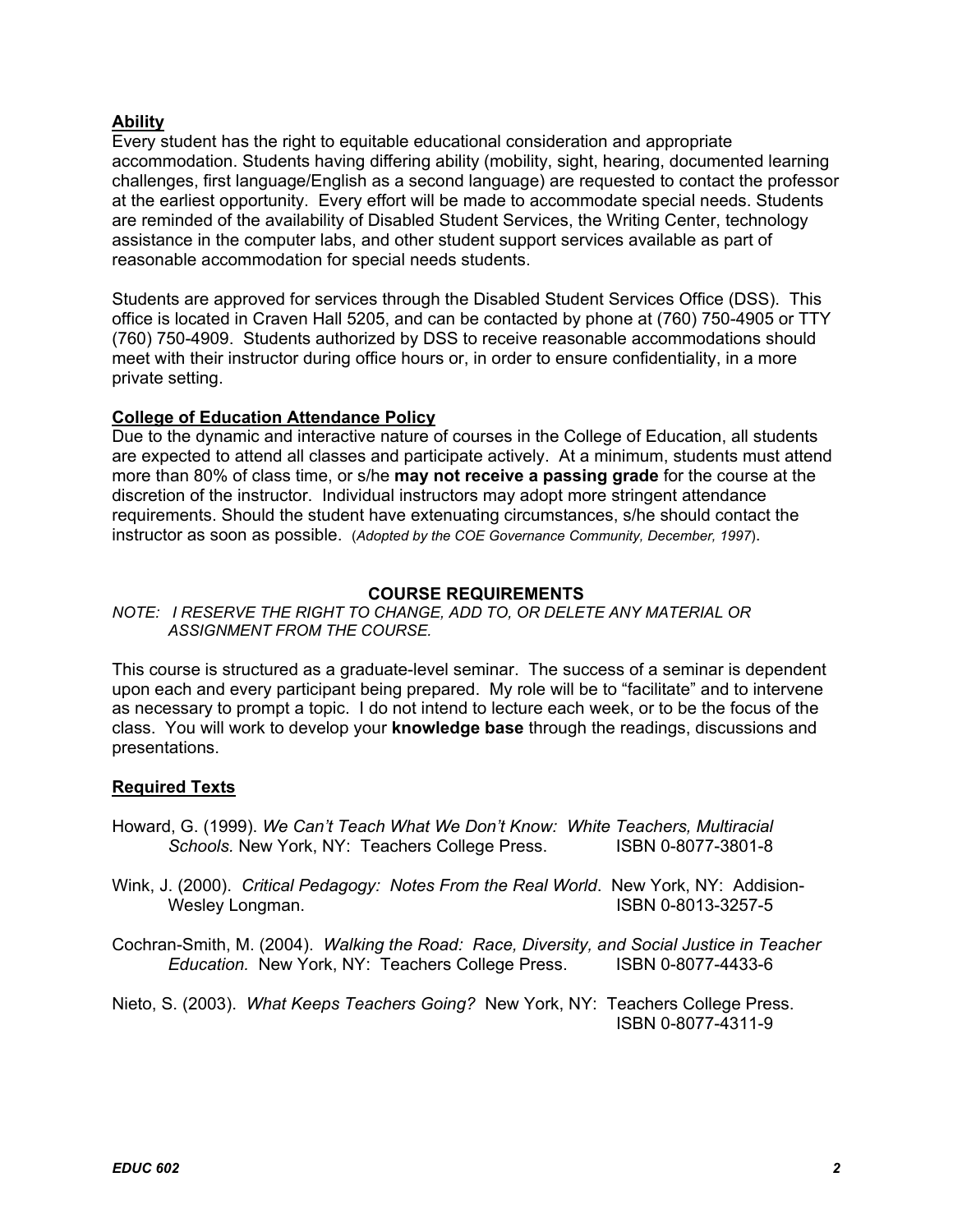# **Grading Policy**

All assignments are due on the dates indicated below. Assignments turned in late will not receive full credit. Please manage your time and plan accordingly. Assignments must be typewritten, double-spaced and with standard margins unless completed in class. It is expected that all assignments will reflect university level composition.

The following grading scale will be used:

| 93 – 100 | A:    | $83 - 87$ | B:      |
|----------|-------|-----------|---------|
| 90 – 92  | – A∹: | $80 - 82$ | в-      |
| 88 - 89  | - B+: | 79-below  | Failing |

# **DESCRIPTION OF ASSIGNMENTS**

# **1. Attendance and Class Participation 20 points**

You are expected to attend all class sessions and participate actively in discussions and activities. In order to do so, you are expected to complete all required readings by the assigned date. *Missing more than one class session will result in the reduction of your grade.* Being consistently late and/or leaving class early can also lower your grade. These measures should not be considered punitive, as students are expected to establish appropriate personal, academic, and career-ladder priorities. Therefore, these measures should be viewed as taking appropriate individual responsibility for one's own learning in a democratic, collaborative and reciprocal-learning environment.

# **2. Discussion Leader 20 points**

Individually or in pairs, students will lead a class discussion on assigned readings, choosing the aspects they wish to highlight in the readings for the discussion. *Each student or pair of students will turn in written questions they will use to lead their discussion.* Students may be asked to be discussion leaders multiple times during the semester (approximately 30 minutes).

**DUE: Throughout the semester** 

# **3. "Hot Topics" in Education 20 points**

Each student will have the opportunity to present a "hot topic" in education of his/her choosing to the class. Each student will present their topic and then guide a short discussion with the class (approximately 15 minutes). **DUE: Throughout the semester** 

# **4. Multicultural Resources / Annotated Bibliographies 40 points**

Students will work individually or in pairs to collect multicultural resources related to your area of emphasis. The multicultural resources you collect can be used as a basis for your thesis or project, or can focus on a specified topic which you and your colleagues can use in your classrooms, schools, and communities. Students will write an annotated bibliography for each resource using APA-style reference format, and including a brief summary. Each student will collect 5-6 resources (minimum), and share his/her annotations with everyone in the class (either electronically or in hardcopy). Each student or pair will prepare a 20-30 minute presentation and discussion for the class based on the selected resources.

**DUE:** November 29<sup>th</sup> and December 6<sup>th</sup>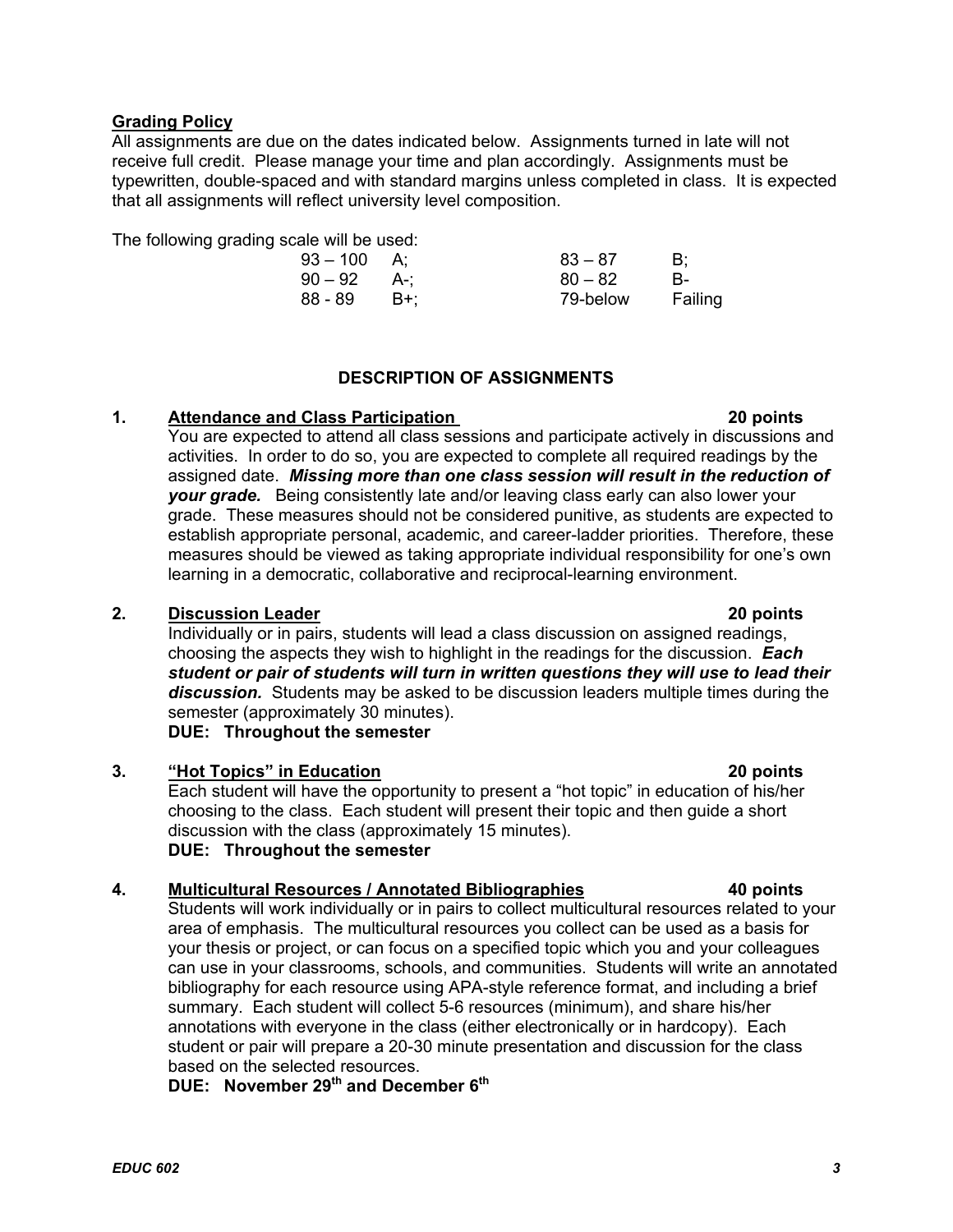## **WEEKLY READINGS / TOPICS**

NOTE: Assigned readings MUST be brought to ALL class sessions.

#### **1 August 30 Multicultural Education: Issues and Concepts**

Introductions / Syllabus Overview Conceptions / Misconceptions of Culture and Multicultural Education **Please download the syllabus from the COE Website** 

| September 6 | Labor Day Holiday |
|-------------|-------------------|
|             |                   |

NO CLASS

*Due Sept. 13* Howard: Chapters 1-3

#### **3 September 13 White Teachers, Multiracial Schools**

White Privilege Expressing and Respecting Multiple Perspectives

*Due Sept. 20* Howard: Chapters 4-7

#### **4 September 20 White Teachers, Multiracial Schools**

Personal Approaches to Teaching Teaching students from Diverse Backgrounds

*Due Sept. 27* Wink: Chapters 1-3

#### **5 September 27 Critical Pedagogy**

Critical Pedagogy – What is it?

*Due Oct. 4* Wink: Chapters 4-5

#### **6 October 4 Critical Pedagogy**

Critical Pedagogy – Putting Theory into Action

*Due Oct. 11* Cochran-Smith: Chapters 1-3

# **7 October 11 Teaching for Social Justice**

Teaching as a Political Act Color Blindness

*Due Oct. 18* Cochran-Smith: Chapters 4-6